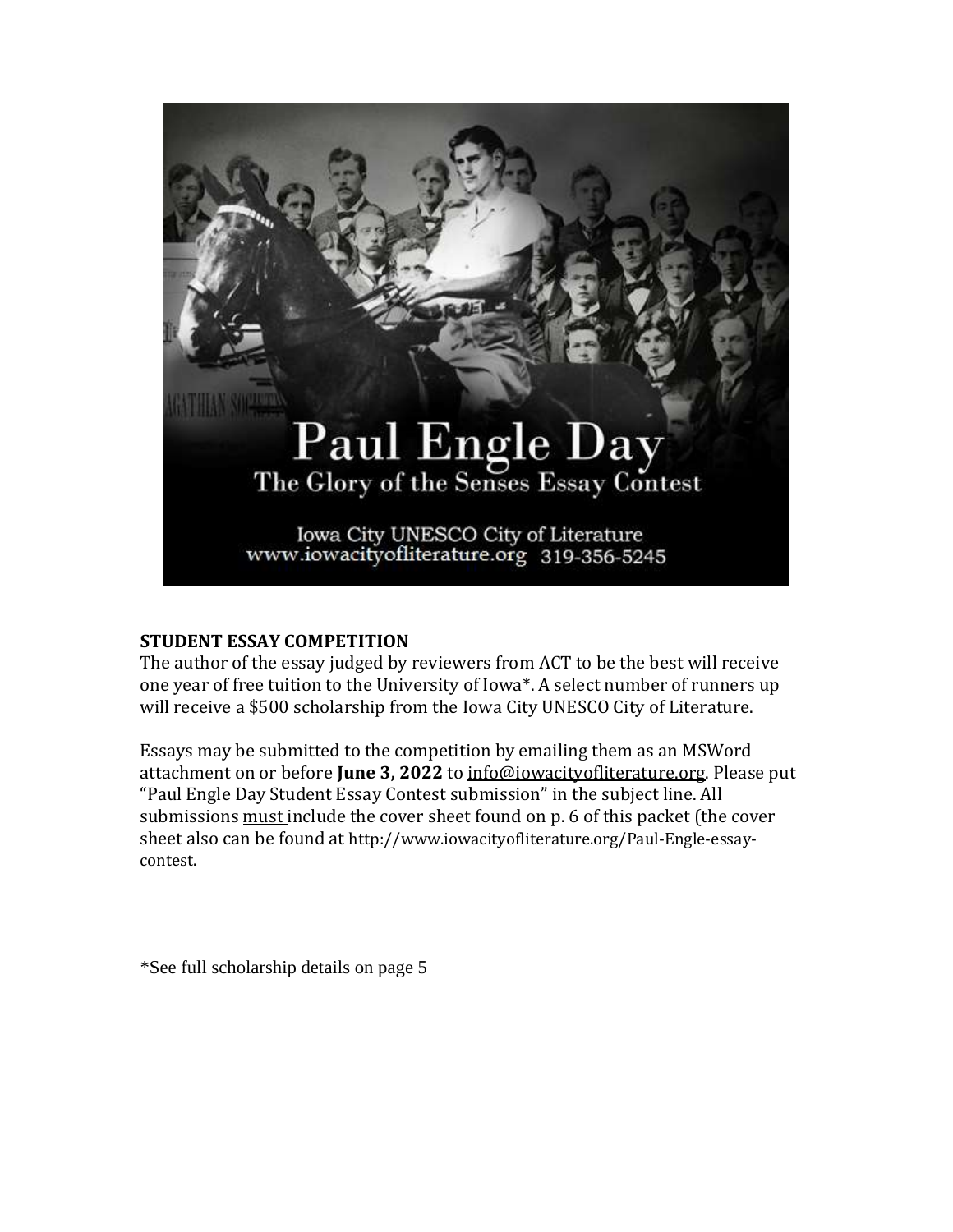#### **Background Information**

Paul Hamilton Engle was born in Cedar Rapids, Iowa, on October 12, 1908, and grew up in a frame house in the Wellington Heights area. After graduating from Washington High School in Cedar Rapids, Engle attended Coe College and the University of Iowa where he was one of the first students to earn an advanced degree based on a thesis of creative work—a collection of poems. His first published collection, Worn Earth, went on to win the Yale Series of Young Poets. His best-selling second book of poetry, American Song, was heralded on the cover of the New York Times Book Review in a headline declaring him "A New Voice in American Poetry". After Iowa, Engle travelled as a Rhodes Scholar to Oxford University in England.

Though Engle did not found the Writers' Workshop at the University of Iowa, he built its reputation as the top graduate writing program in the United States. During his tenure as director, he was responsible for luring some of the finest writers of the day to Iowa City: Phillip Roth, John Berryman, Kurt Vonnegut, and many other prominent novelists and poets served as faculty under Engle. Additionally, Engle increased enrollment and oversaw numerous students of future fame and influence, including Flannery O'Connor, John Irving, Raymond Carver, William Stafford, and Robert Bly. After directing the Writers' Workshop for twenty-four years, Engle and future-secondwife Nieh Hualing co-founded The University of Iowa's International Writing Program, which invited dozens of published authors from around the globe to visit the University of Iowa to write and collaborate. For their work with the IWP, Engle and his wife were nominated for the Nobel Peace Prize in 1976. Engle died at the age of eighty-two, having published fourteen books of poetry, a novel, a memoir, and an opera libretto, and his literary legacy lives on in the lives and works of those authors he helped to educate and inspire.

In 2000, nearly a decade after his death, Paul Engle was declared Iowa's "Poet of the Century" and then-Governor Tom Vilsack declared that Engle's birthday, October 12th, would hereafter be known as "Paul Engle Day" to honor this life of creativity, mentorship, and generosity.

To continue Engle's tradition of inspiring writers and celebrating the rich culture of Iowa, students are invited to participate in a writing contest that will culminate with a presentation in Iowa City this fall.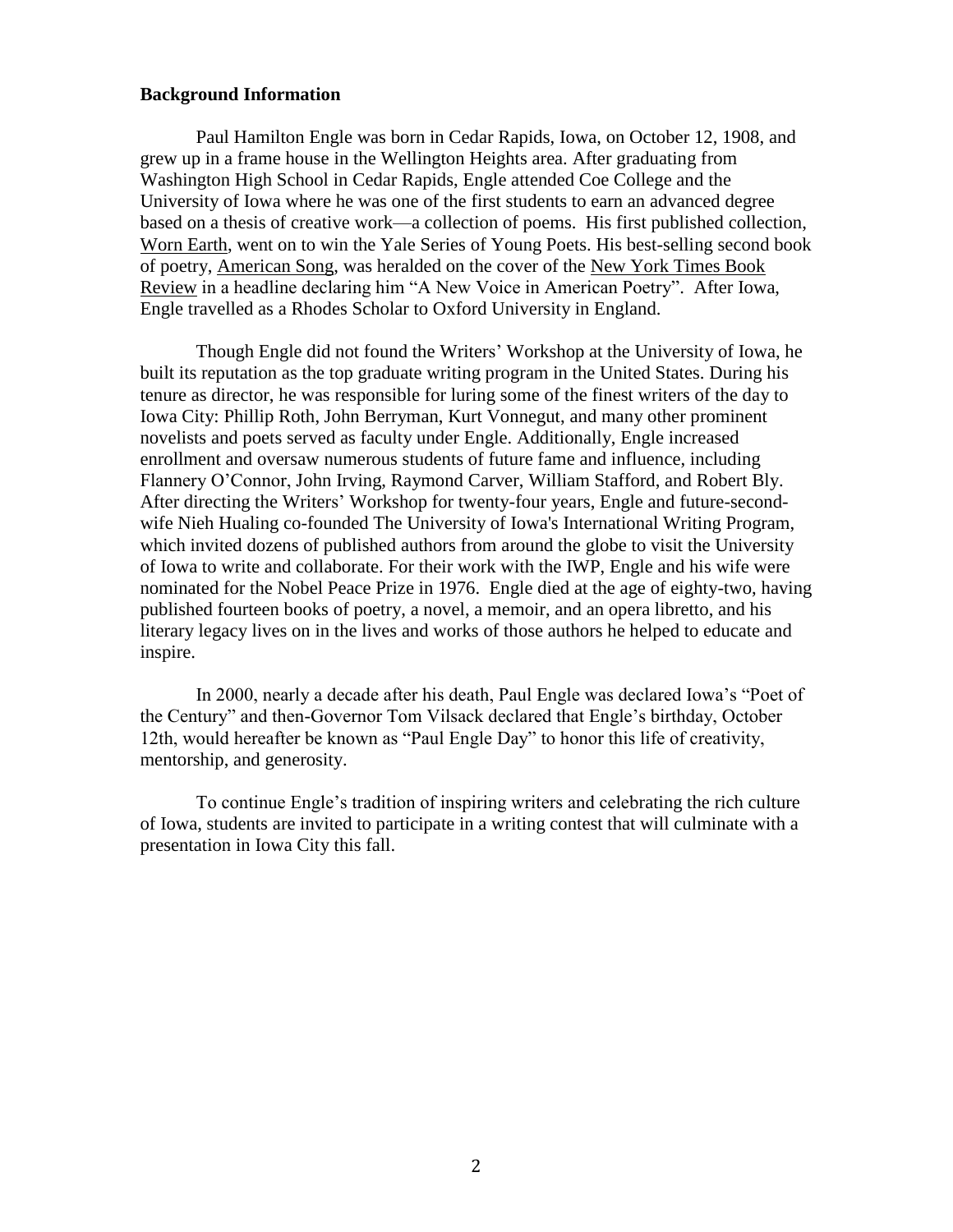#### **The Glory of the Senses**

In his autobiography A Lucky American Childhood, Paul Engle describes his Iowa upbringing and how it helped him to grow from the son of a horse trainer in the heartland to a poet and professor of international reputation. More than merely keeping a record of locations and events, Engle uses sensory detail to evoke his experience, to recreate it for the reader.

In the chapter entitled "The Glory of the Senses", Engle addresses each of the senses in turn to bring to life the Iowa of his youth. He revels in "the smell of wood and coal [that] burned the kitchen air" and the "healthy sound ... of a horse's broad teeth grinding grain", experiences that were common to a young person growing up at the beginning of the twentieth century in Iowa. He recalls the accents of the Czech, German, Irish, and Russian immigrants whose "speech had not yet become homogenized by radio and television…trying hard to communicate with these strange Americans," sounds that mirrored the combination of heritages that comprise the American quilt. As he watches the spectacle of a cattle drive down Fifth Avenue in Cedar Rapids, the animals "snorting, frightened of the city, tossing their horns, trampling the lawns, a furious animal force…," Engle says he "learned from them, as I watched their massive motion, the power of mass," as the "thousandpound beef animals look at you with their oval, liquid eyes…"

Like every other poet, Paul Engle understood the power of the written word to transport the reader to another time and place, to impart experience viscerally, to make the reader feel as if she were *there*. Unlike (virtually) every other poet, Engle found rich experience and profound truth in the humble, mundane events of a small town in Iowa. Even after travelling the world, Engle returned to Iowa to live and write because "this was surely the best of all worlds," where there was "no sense of the destruction of life, only of its rich creativeness."

Here at the beginning of the twenty-first century, more than one hundred years after the birth of Paul Engle, we find ourselves in a very different world. The Iowa that Engle describes in his writing feels like a foreign country to our modern noses and ears, just as the textures and sights of our world would seem like a distant planet to the young Paul Engle. But what was true about Iowa for Paul Engle at the beginning of the twentieth-century is true now, at the dawn of a new millennium: we are surrounded by a vivid tapestry of sight and sound and smell that, if you pay attention to it, will not only enrich your experience, it will enlighten your mind.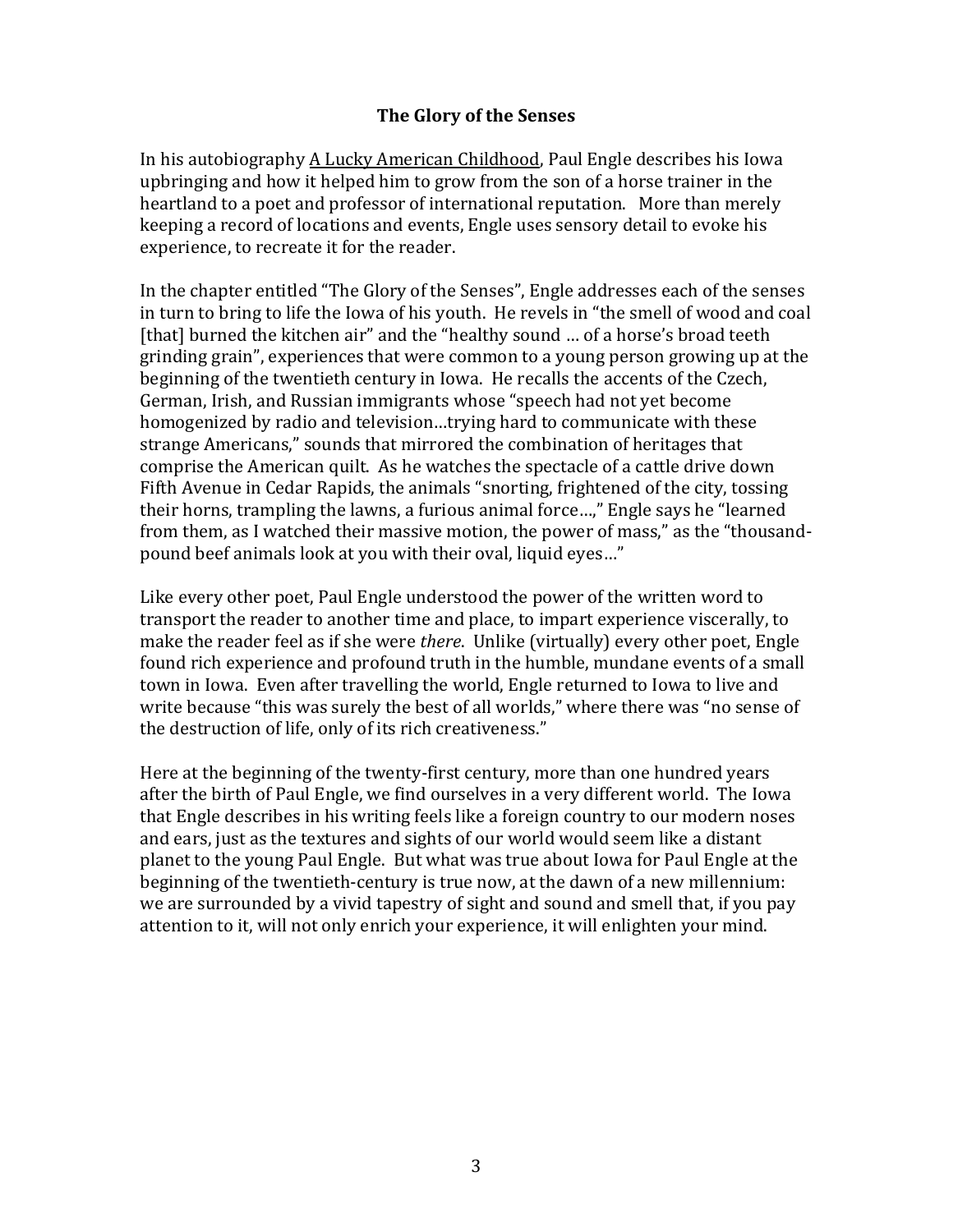# **STUDENT ESSAY COMPETITION**

Consider your own Iowa experience. In your essay, choose a single, specific Iowa memory to write into life. It could be a day you escaped Iowa's humid air in the sparkling waters of a lake, a bitter cold morning spent digging out from under an Iowa blizzard, a crisp autumn Saturday in the crowd at a football game, or a soggy spring rain turning the rich Iowa soil to mud. Then, in an essay of three to five pages, tell the story of that day, that moment, fully. What did this Iowa experience teach you about life or love or friendship or family? Pay special attention to include details that evoke the sight, sound, smell, taste, and touch of your memory so that, as Engle did in his writing, a reader one hundred years in the future can experience your Iowa in a "Glory of the Senses".

Evaluation will be done by judges from ACT. The author of the essay judged to be the best will receive one year of free tuition to the University of Iowa. Runners up will receive a \$500 scholarship from the Iowa City UNESCO City of Literature.

All scholarship winners will be honored in Iowa City this fall at a special ceremony.

Requirements:

- 1. Students must be a sophomore at an Iowa high school during the 2021-22 academic year, or be aged 15 or 16 and registered through a Home School Assistance Program in Iowa to qualify.
- 2. Each student should submit an essay not to exceed five, type-written pages in twelve pt. Times New Roman or equivalent, double-spaced.
- 3. The student's name should not appear anywhere on the essay itself.
- 4. A title for the essay should be included on the first page of the submission.
- 5. The cover letter found on p. 6 of this packet must be included with each submission. It also can be found at www.iowacityofliterature.org/Paul-Engleessay-contest.

(visit www.iowaaea.org/find-my-aea/ to find the name of your AEA or ask your school principal).

6. Any number of students from a school may submit work to this competition, but only one submission per student will be accepted.

# **The submission deadline is June 3, 2022.**

### It is preferred that essays be submitted at this link: https://bit.ly/GloryOfTheSenses. Note: A Google account is required to use this method.

They also may be submitted by emailing them to [info@iowacityofliterature.org.](mailto:info@iowacityofliterature.org) Please put "Paul Engle Day Student Essay Contest submission" in the subject line. They also may be mailed to the City of Literature office at the address on p. 5. All emailed or mailed submissions must include the cover sheet found on p. 6 (or at www.iowacityofliterature.org/Paul-Engle-essay-contest) as well.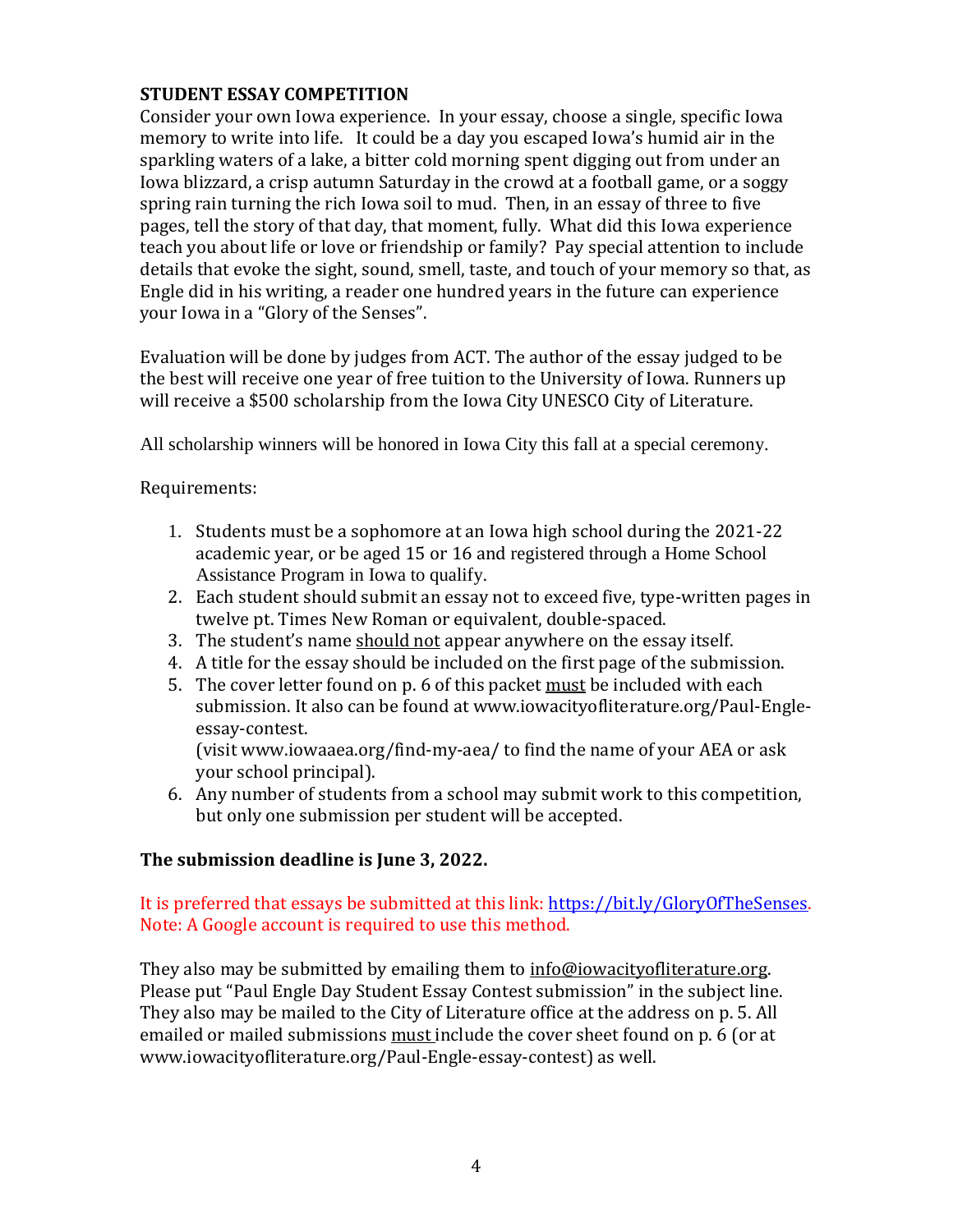We look forward to reading your writing, and we welcome you to contact us with any questions or comments about this process, the essay contest, or Paul Engle Day.

> Iowa City UNESCO City of Literature 123 S. Linn St. Iowa City, IA 52245 (319) 887-6100 [info@iowacityofliterature.org](mailto:info@iowacityofliterature.org) www.iowacityofliterature.org

NOTE: A rubric has been established that will guide judges as they evaluate the essays. The rubric is available on the City of Literature web site.

Winners will be notified on or around August 1, 2022.

About the first prize University of Iowa scholarship: To qualify for the award, the winning student must be eligible for enrollment at the University of Iowa as a fulltime in-state student in his or her freshman year. This is a non-renewable award.